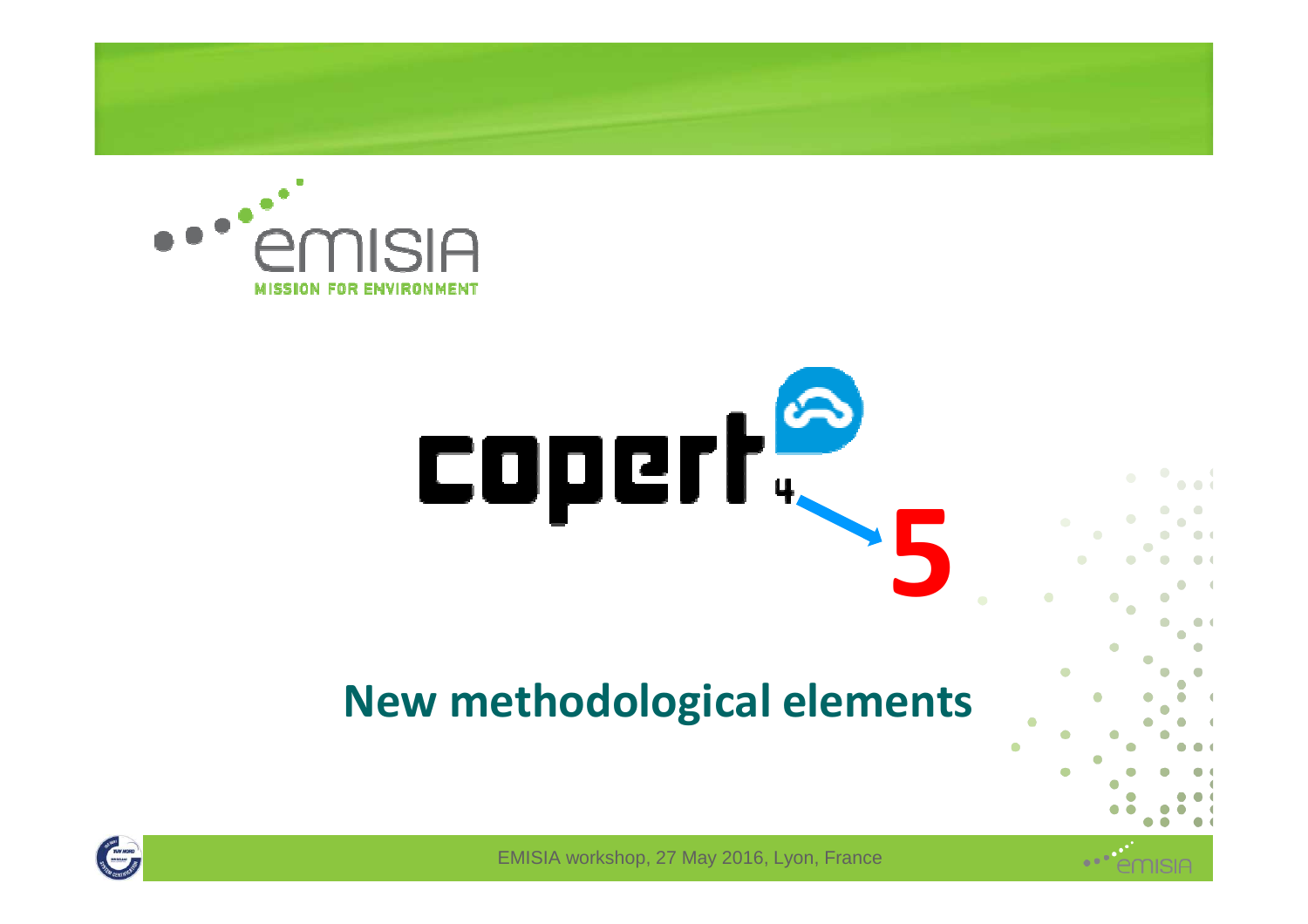# **Outline of main revisions**

- $\div$  Fuel
	- $\div$  Fuel energy instead of fuel mass calculations
	- Distinction between primary and end (blends) fuels $\ddot{}$
	- $\div$  Automated energy balance
- **→** Vehicle Types
	- **→** Updated vehicle category naming
	- $\div$  New vehicle types
	- **Emission control technology level**
- $\div$  Emission factors
	- **← One function type**
	- Possibility to distinguish between peak/off-peak urban**★**
- **→** *In the pipeline* 
	- *Tier 2 and Tier 3 methods*
	- *Uncertainty estimations* $\div$

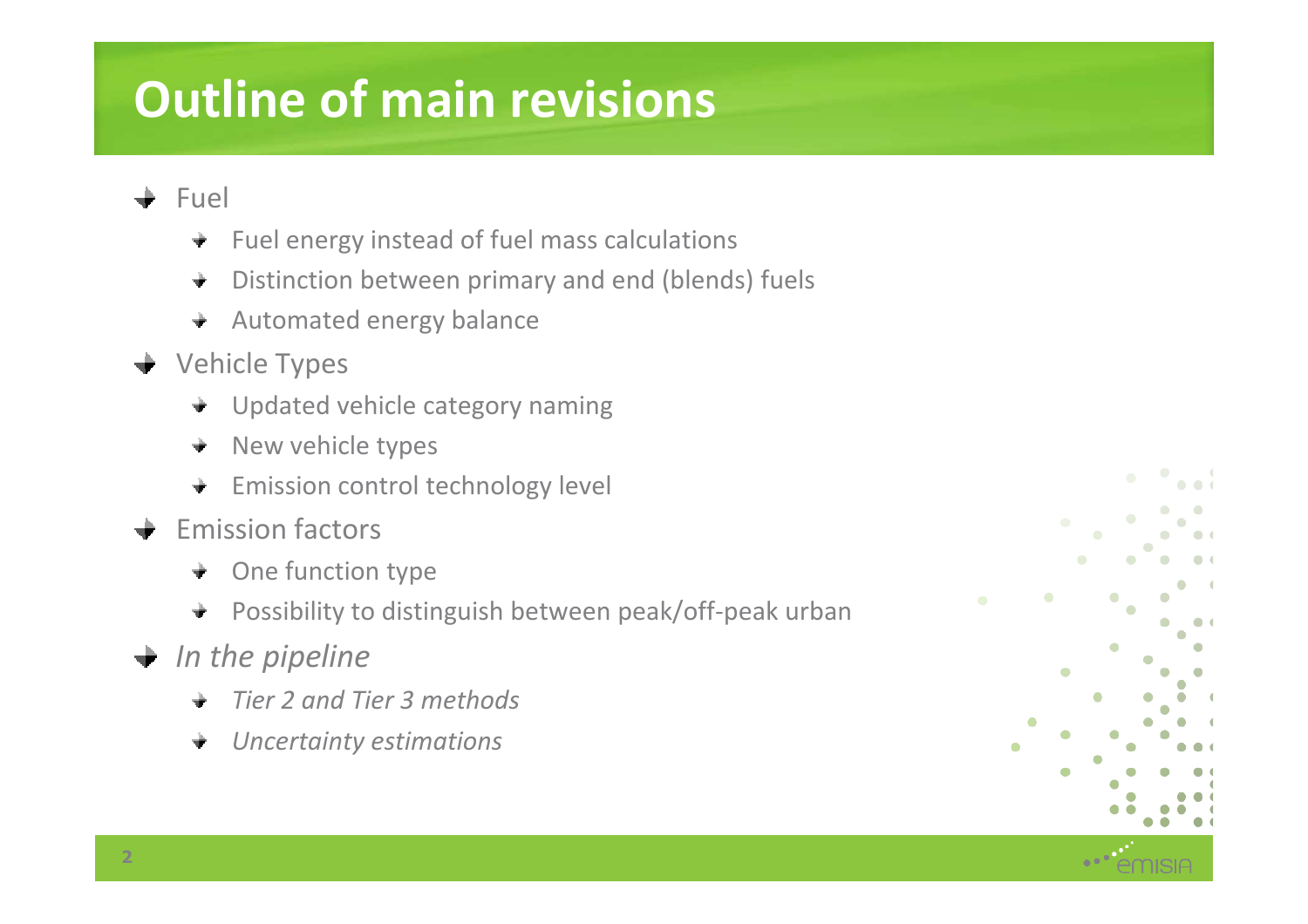### **Primary fuels: energy consumption**

|                     |                                | Undo | Redo | $\rightarrow$ | Import | Export |  |           |   |           |  |
|---------------------|--------------------------------|------|------|---------------|--------|--------|--|-----------|---|-----------|--|
| <b>Primary Fuel</b> | <b>Fuel Consumption</b><br>[T] |      |      |               |        |        |  |           |   |           |  |
| Petrol Grade 1      | 152,152                        |      |      |               |        |        |  |           |   |           |  |
| Petrol Grade 2      | 521,542                        |      |      |               |        |        |  |           |   |           |  |
| Diesel Grade 1      | 121,154                        |      |      |               |        |        |  |           |   |           |  |
| Diesel Grade 2      | 85,215                         |      |      |               |        |        |  |           |   |           |  |
| LPG Grade 1         | 0                              |      |      |               |        |        |  |           |   |           |  |
| LPG Grade 2         | 0                              |      |      |               |        |        |  |           |   |           |  |
| CNG.                | $\circ$                        |      |      |               |        |        |  |           |   |           |  |
| Biodiesel           | 35,785                         |      |      |               |        |        |  |           |   |           |  |
| Bioethanol          | 15,120                         |      |      |               |        |        |  |           |   | $\bullet$ |  |
| H2                  | $\overline{0}$                 |      |      |               |        |        |  |           |   |           |  |
| Electricity         | 0                              |      |      |               |        |        |  | $\bullet$ | ۰ | ۰         |  |
|                     |                                |      |      |               |        |        |  |           | ۰ |           |  |
|                     |                                |      |      |               |        |        |  |           |   |           |  |
|                     |                                |      |      |               |        |        |  | $\bullet$ |   | $\bullet$ |  |

- ◆ Consistent to IPCC: Fuel sales in TJ for each primary fuel
- Two grades for major fuels: User-specific properties $\rightarrow$
- Addition of electricity and  $\mathsf{H}_2$ <sub>2</sub> as separate fuels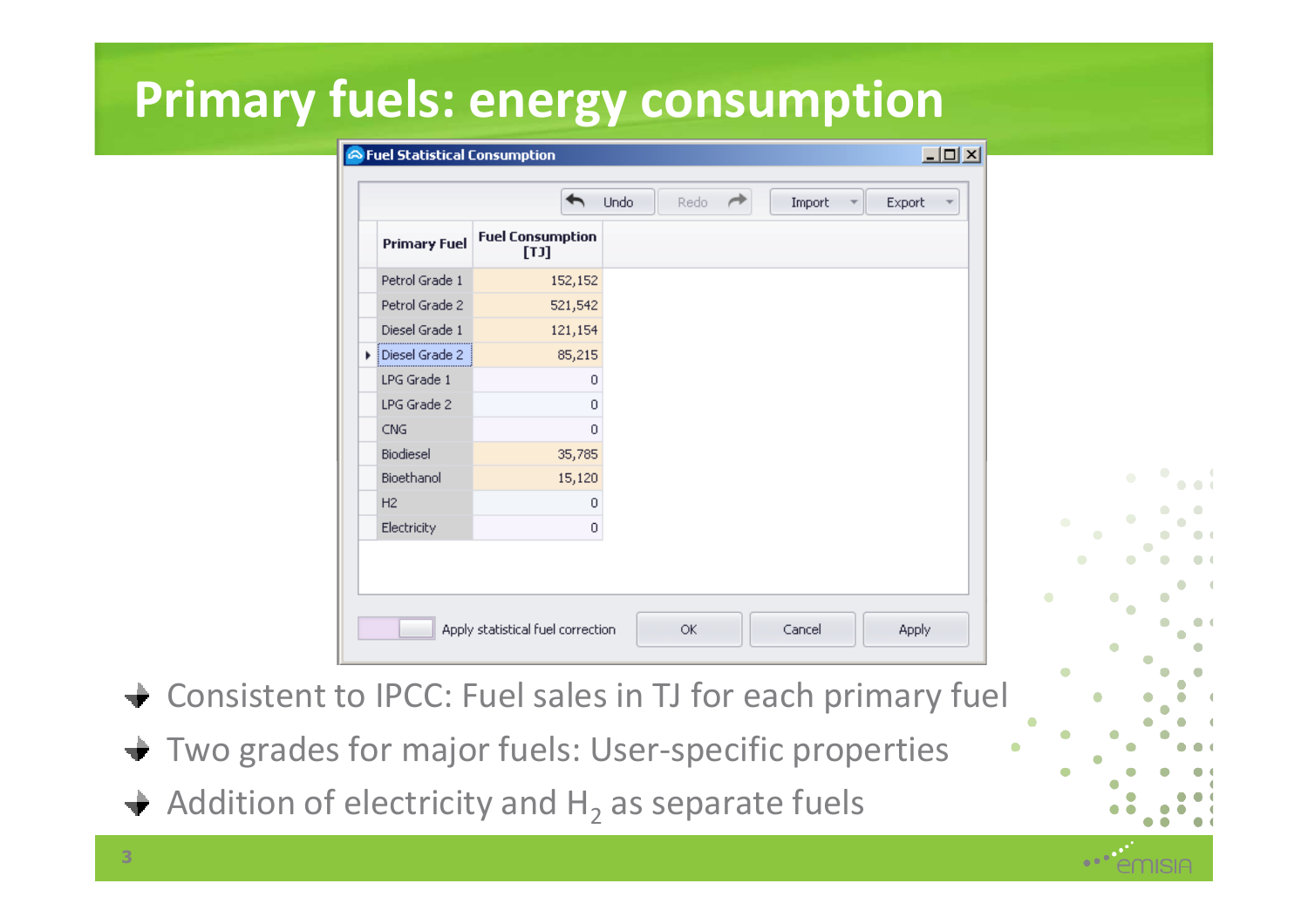## **Primary fuels: Specifications**

| Undo<br>Redo<br>$\rightarrow$<br>Import<br>Sulphur Content   Lead Content   Cadmium Content   Copper Content   Chromium Content   Nickel Content   Selenium Content   Zinc Content |       |              |         |         |         |         |         |         |  |  |
|------------------------------------------------------------------------------------------------------------------------------------------------------------------------------------|-------|--------------|---------|---------|---------|---------|---------|---------|--|--|
| <b>Primary Fuel</b>                                                                                                                                                                | [%wt] | [g/l]        | [mg/kg] | [mg/kg] | [mg/kg] | [mg/kg] | [mg/kg] | [mg/kg] |  |  |
| $\blacktriangleright$ Petrol Grade 1                                                                                                                                               | $0\%$ | $\circ$      | 0.01    | 0.04    | 0.02    | 0.01    | 0       | 2.16    |  |  |
| Petrol Grade 2                                                                                                                                                                     | $0\%$ | $\Omega$     | 0.01    | 0.04    | 0.02    | 0.01    | 0       | 2.16    |  |  |
| Diesel Grade 1                                                                                                                                                                     | 0%    | 0            | 0.01    | 0.02    | 0.03    | 0.01    | 0       | 1.74    |  |  |
| Diesel Grade 2                                                                                                                                                                     | 0%    | $\circ$      | 0.01    | 0.02    | 0.03    | 0.01    | 0       | 1.74    |  |  |
| LPG Grade 1                                                                                                                                                                        | 0%    | $\mathbf{0}$ | 0.01    | 0.04    | 0.01    | 0.01    | 0       | 2.13    |  |  |
| LPG Grade 2                                                                                                                                                                        | 0%    | 0            | 0.01    | 0.04    | 0.01    | 0.01    | 0       | 2.13    |  |  |
| CNG.                                                                                                                                                                               | 0%    | $\circ$      | 0.01    | 0.04    | 0.01    | 0.01    | 0.      | 2.13    |  |  |
| Biodiesel                                                                                                                                                                          | 0%    | 0            | 0.01    | 0.02    | 0.03    | 0.01    | 0       | 1.74    |  |  |
| Bioethanol                                                                                                                                                                         | $0\%$ | 0            | 0.01    | 0.04    | 0.02    | 0.01    | $\circ$ | 2.16    |  |  |
| H2                                                                                                                                                                                 | 0%    | 0            | 0       | $\circ$ | 0.      | 0       | 0       | 0       |  |  |
| Electricity                                                                                                                                                                        | $0\%$ | 0            | 0       | 0       | 0       | 0       | 0       | 0       |  |  |
|                                                                                                                                                                                    |       |              |         |         |         |         |         |         |  |  |
|                                                                                                                                                                                    |       |              |         |         |         | OK.     | Cancel  | Apply   |  |  |

 $0<sup>0</sup>$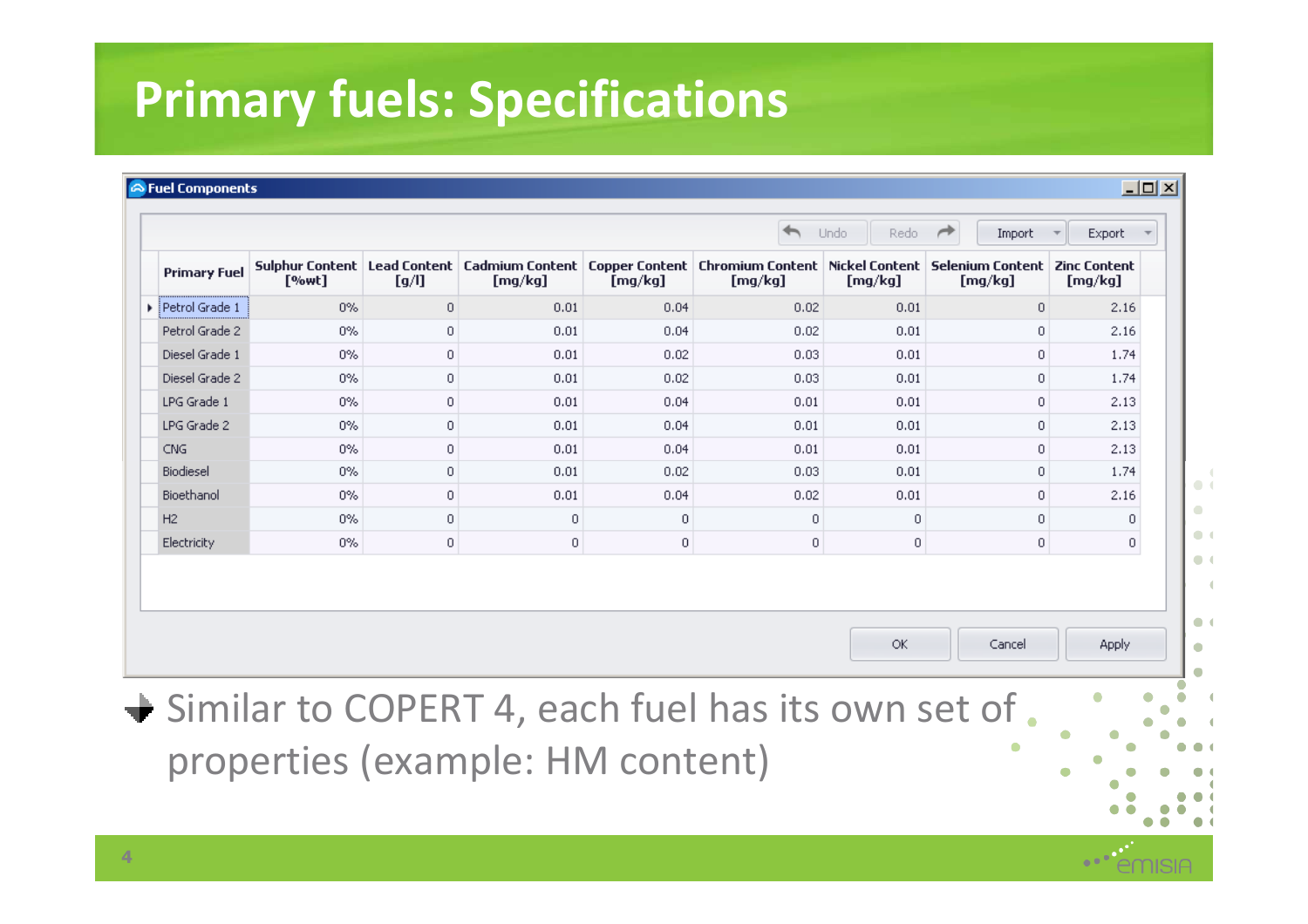## **End fuels: Blends**

- $\div$  **End fuels: User may define different fuel blends per** vehicle type, e.g. EX blends, difference between wintersummer, etc.
- $\div$  **Example: Petrol passenger car, Small, EURO 1** 
	- $\div$  Blends energy share: First order estimate by the user, e.g. 70% E5 and 30% E10 (up to two blends per vehicle type)
	- $\div$  E5 consisting of
		- 5% vol. Bioethanol
		- 95% vol Petrol (Grade 1 and/or Grade2)
	- $\div$  E10 consisting of
		- 10% vol Bioethanol
		- 90% vol Petrol (Grade 1 and/or Grade2)

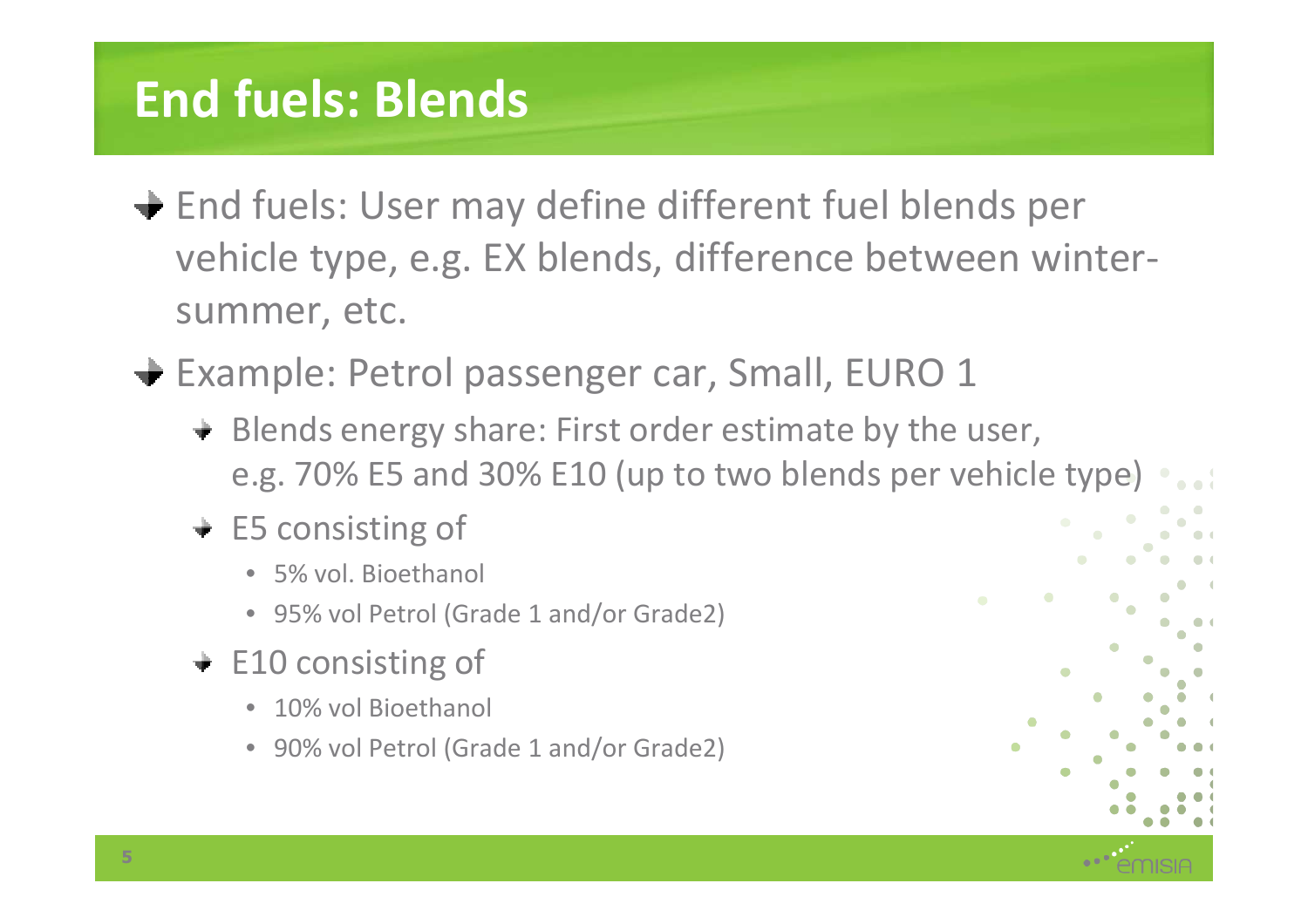### **Available Blends**



NISIA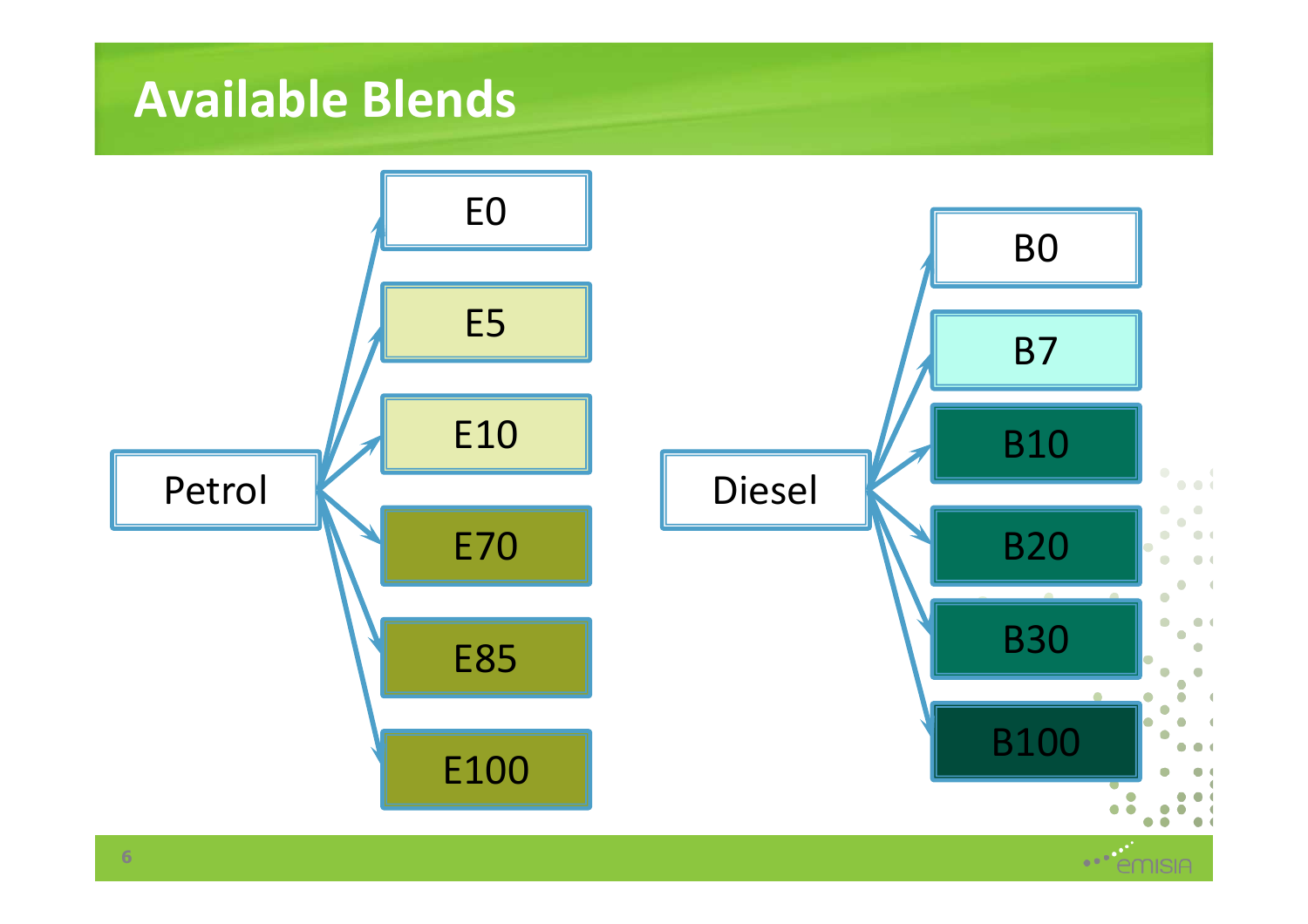# **Automated fuel balance**

- $\div$  Assumptions
	- Vehicle **efficiency does not** depend on fuel blend used (i.e. specific energy consumption independent of fuel blend)
	- Fossil / Renewable statistical **ratio** per fuel type will also hold for the calculated consumption
- $\rightarrow$  Adjustments
	- 1. Blends energy share (e.g. 70/30 -> 72/28)
	- 2. Blending ratio (e.g. E5 -> E4.5)
	- 3. Mileage adjusted so that calculated energy per fuel type matches statistical energy per fuel type
- $\div$  Finally:
	- $\div$  Energy and pollutant emission based on the new mileage (a blends)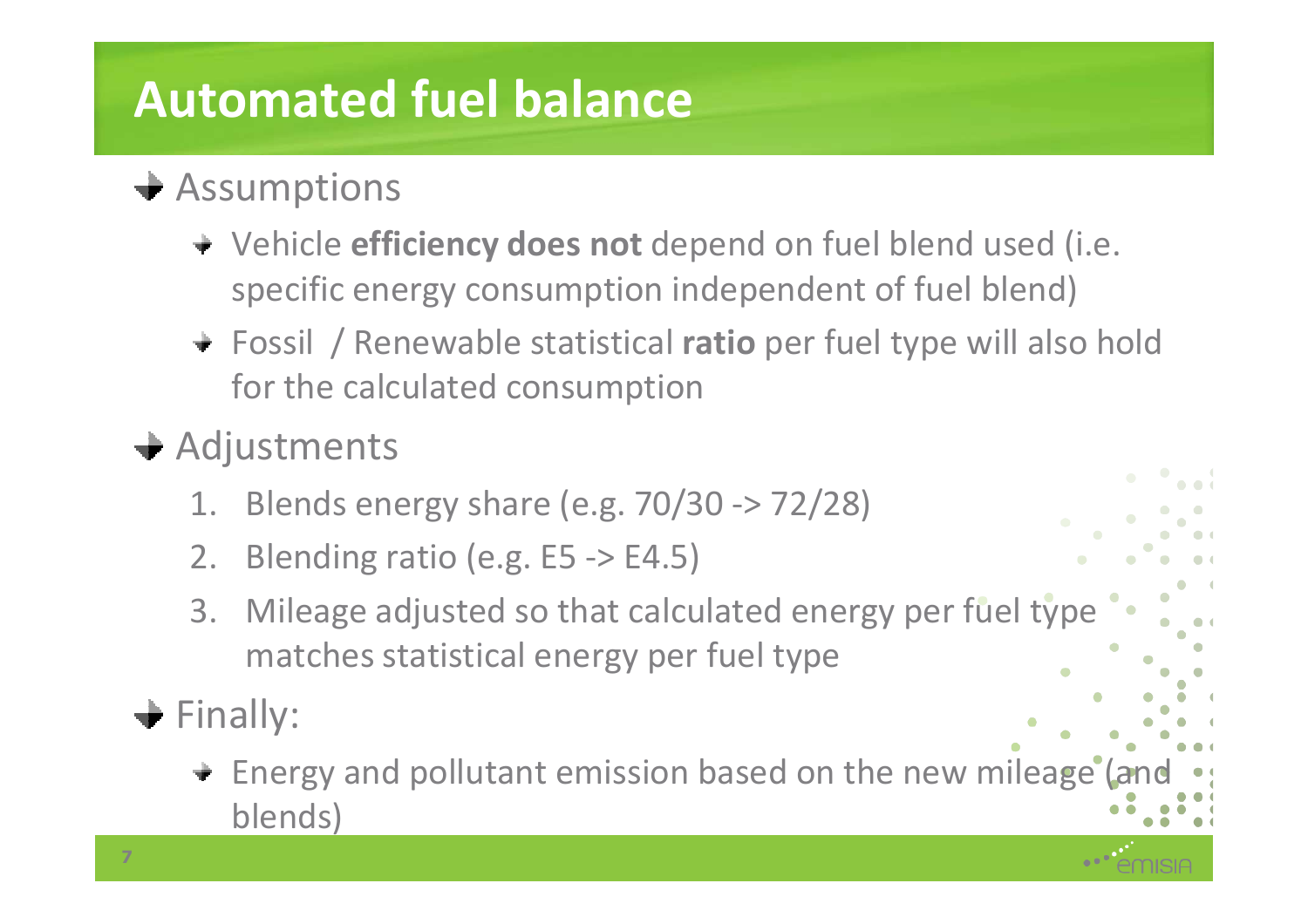## **Energy allocation: From end to primary fuels**

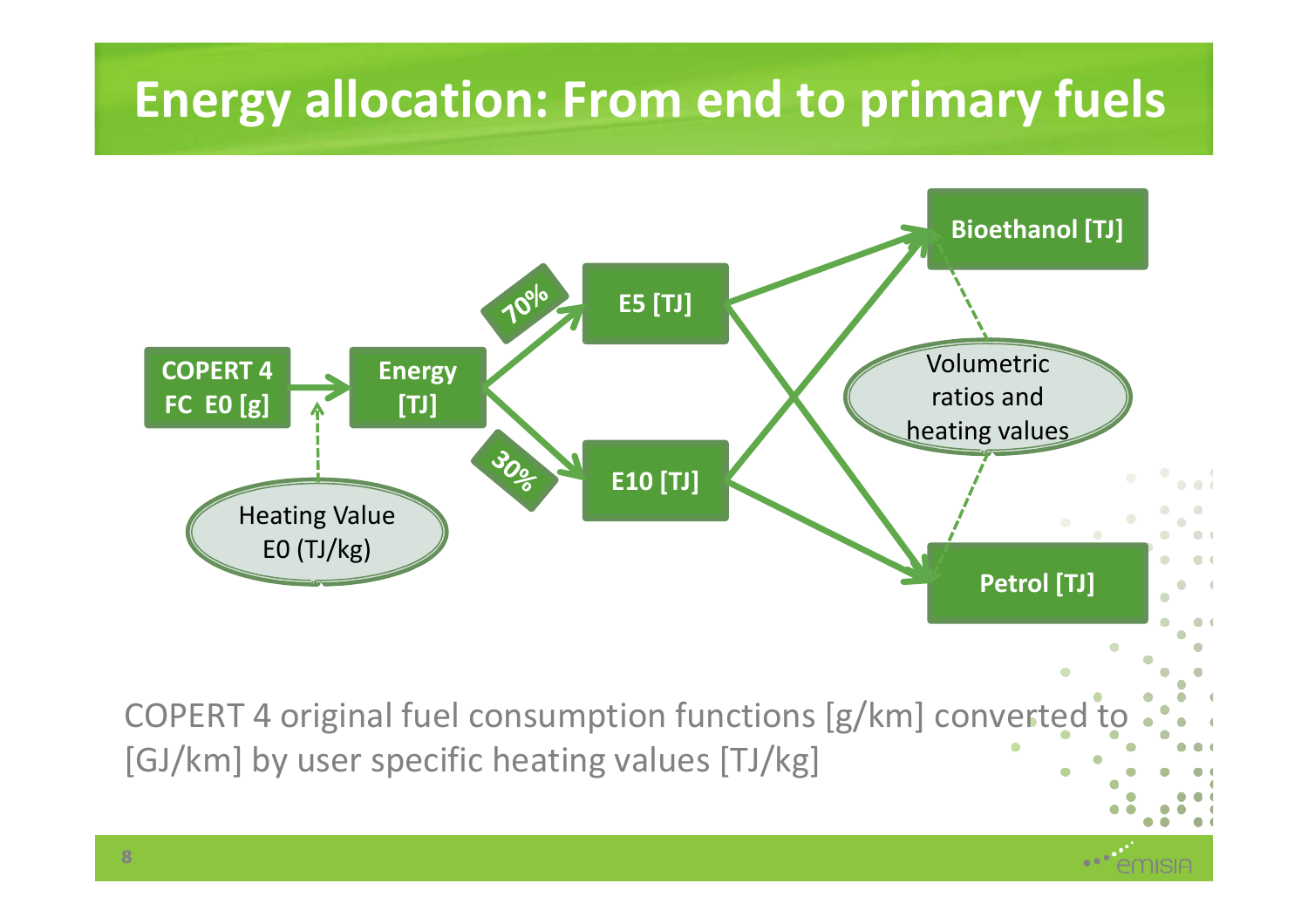## **Algorithm for adjustments of bio/fossil**

- $\rightarrow$  Ratio of sold (biofuel/fossil) fuel energy has to be respected by calculated consumption
- $\rightarrow$  Algorithm steps:

1. The blend energy share reported by the user first modifiedif not enough

2. The blending ratio modifieduntil solution is found

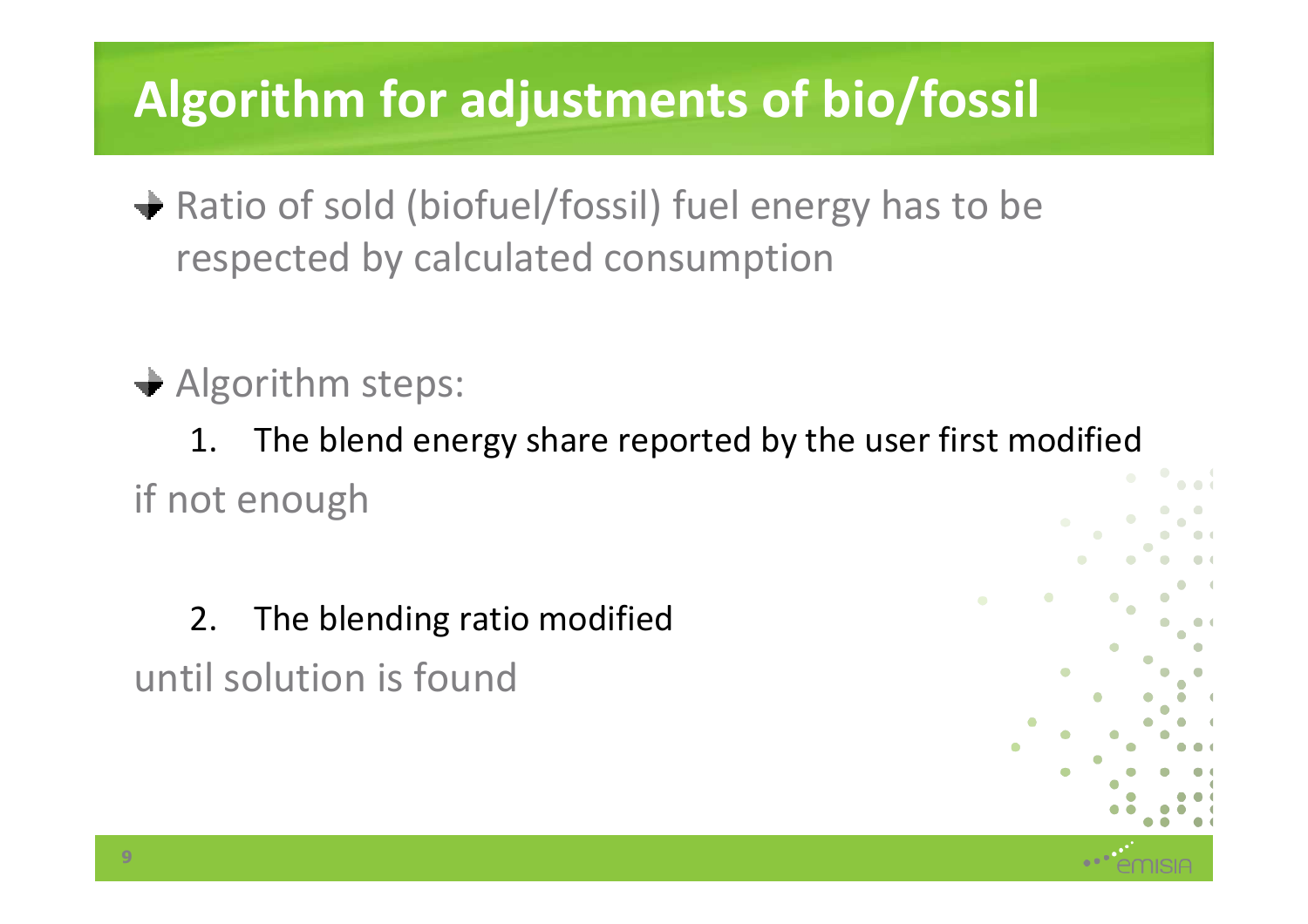### **Last step of energy balance**

Once bio/fossil ratio adjusted, mileage is adjusted to match total energy consumption:

$$
MCF_i = \frac{Energy\_ sold_i}{Energy\_calculated_i}
$$

$$
New Mileage_j = MCF_i \cdot Mileage_j
$$

where

*i* is either petrol or diesel *j* individual vehicle type

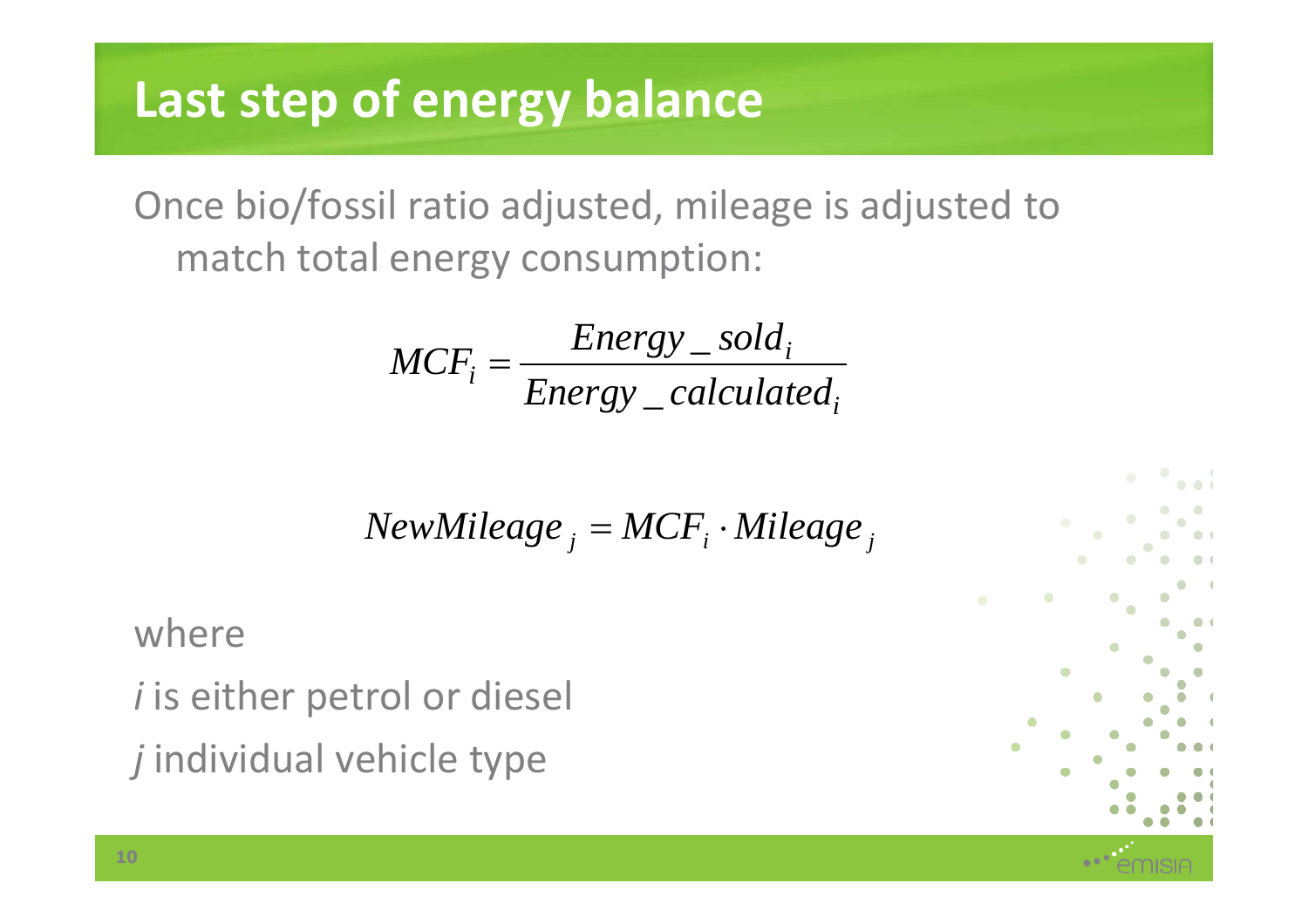## **New and updated vehicle categories – 1(2)**

#### Passenger Cars

| <b>COPERT 4</b> | <b>COPERT 5</b>     |
|-----------------|---------------------|
| < 0.81          | Mini                |
| $0.8 - 1.4$     | <b>Small</b>        |
| $1.4 - 2.0$     | <b>Medium</b>       |
| >2.01           | Large-SUV-Executive |

#### Light Commercial Vehicles

| <b>COPERT 4</b> | <b>COPERT 5</b>      |  |  |
|-----------------|----------------------|--|--|
|                 | <b>Petrol N1-I</b>   |  |  |
| <b>Gasoline</b> | <b>Petrol N1-II</b>  |  |  |
|                 | <b>Petrol N1-III</b> |  |  |
|                 | <b>Diesel N1-I</b>   |  |  |
| <b>Diesel</b>   | <b>Diesel N1-II</b>  |  |  |
|                 | <b>Diesel N1-III</b> |  |  |

- $\rightarrow$  Engine capacity as such little relevant for consumption
- $\rightarrow$  Segmentation may be found by ACEA or vehicle dealers

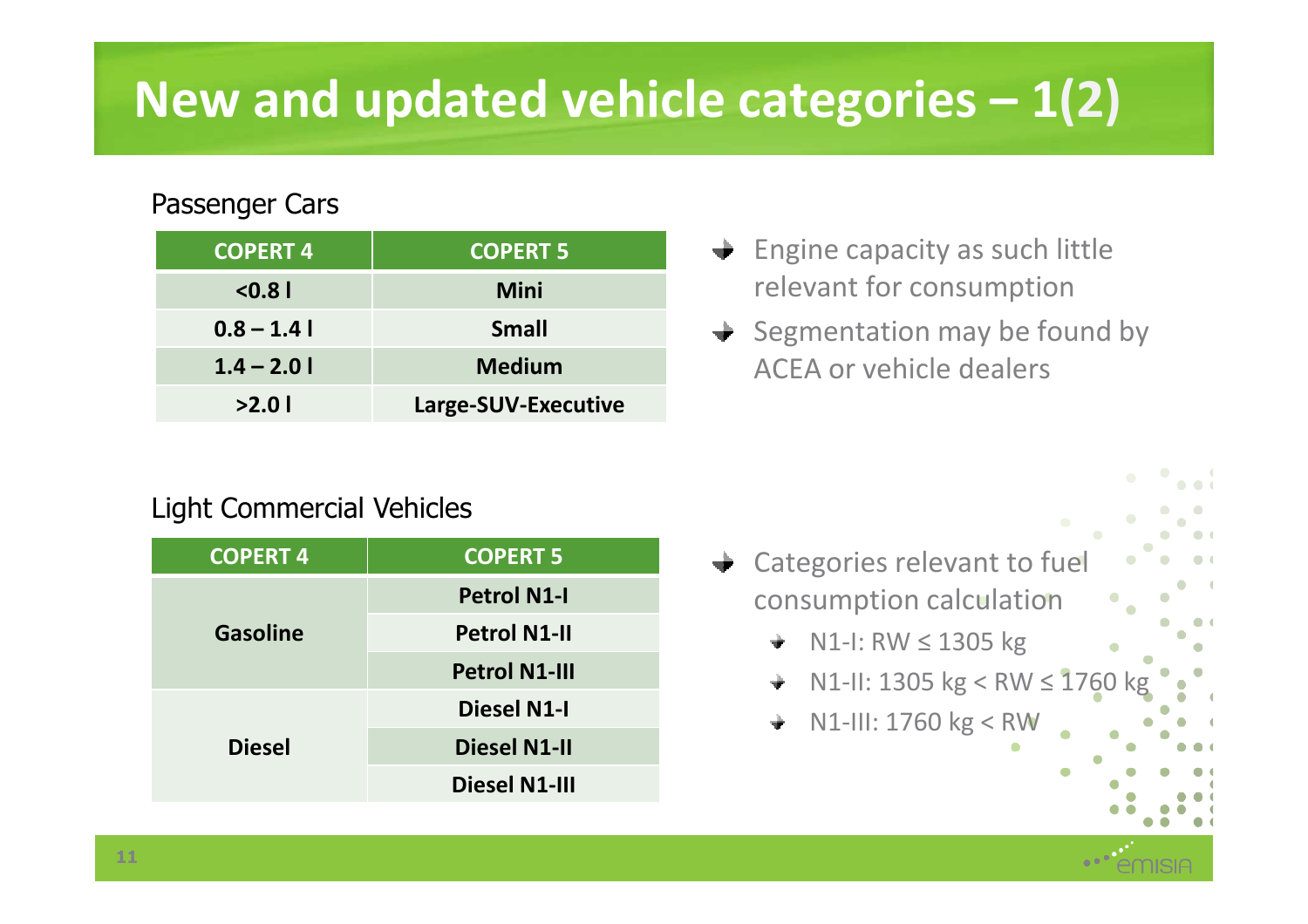## **New and updated vehicle categories – <sup>2</sup>**

#### L-category vehicles

| <b>COPERT 4</b>                         | <b>COPERT 5</b>        |  |
|-----------------------------------------|------------------------|--|
| <b>Mopeds and</b><br><b>Motorcycles</b> | L-category<br>vehicles |  |
|                                         | <b>Quads and ATVs</b>  |  |
|                                         | <b>Micro-cars</b>      |  |

- $\rightarrow$  Two categories completely missing from COPERT 4:
	- Quads and ATVs: Petrol powered
	- Micro-cars: 500 cc diesel powered



**12**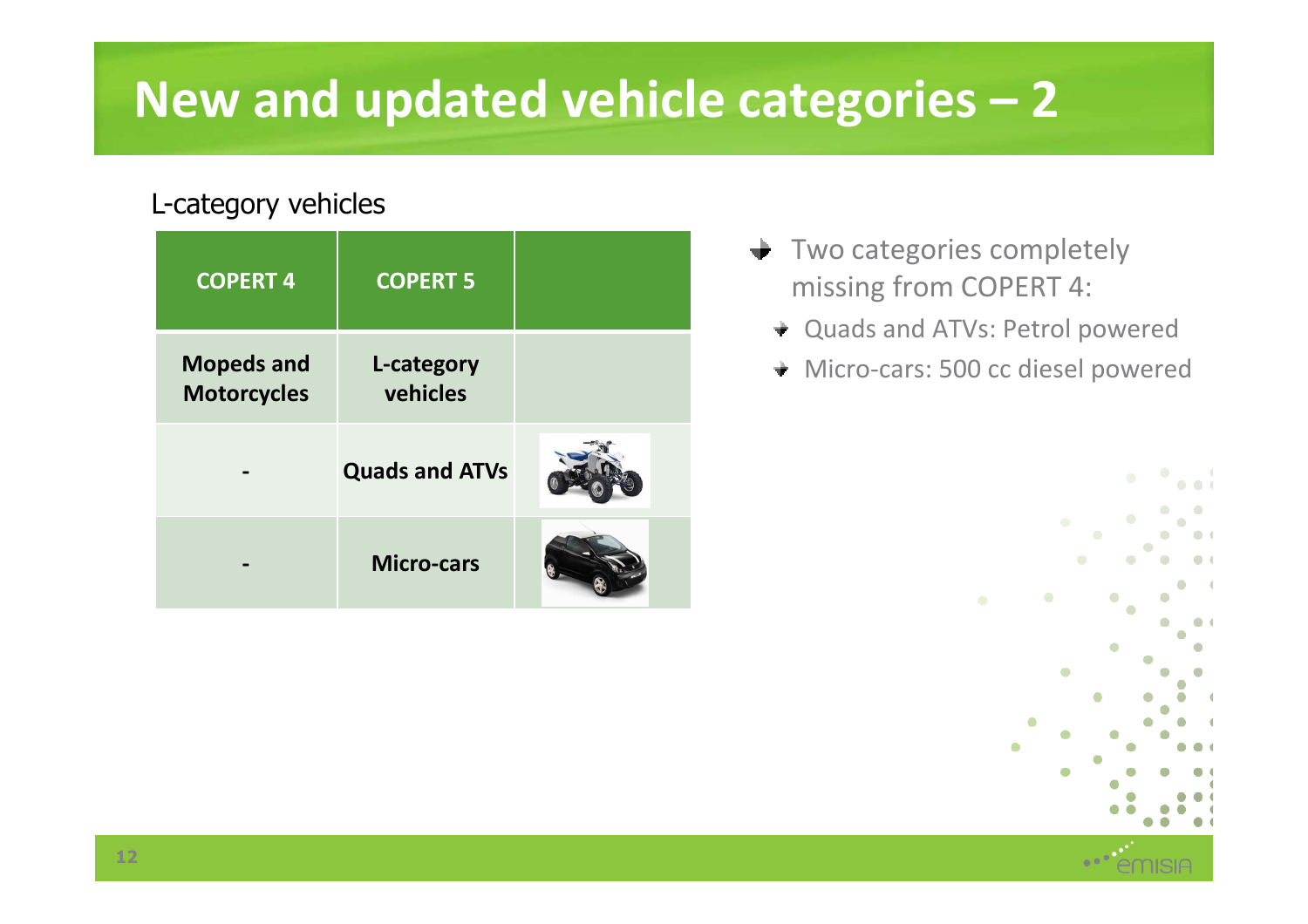### **Passenger car vehicle technologies**



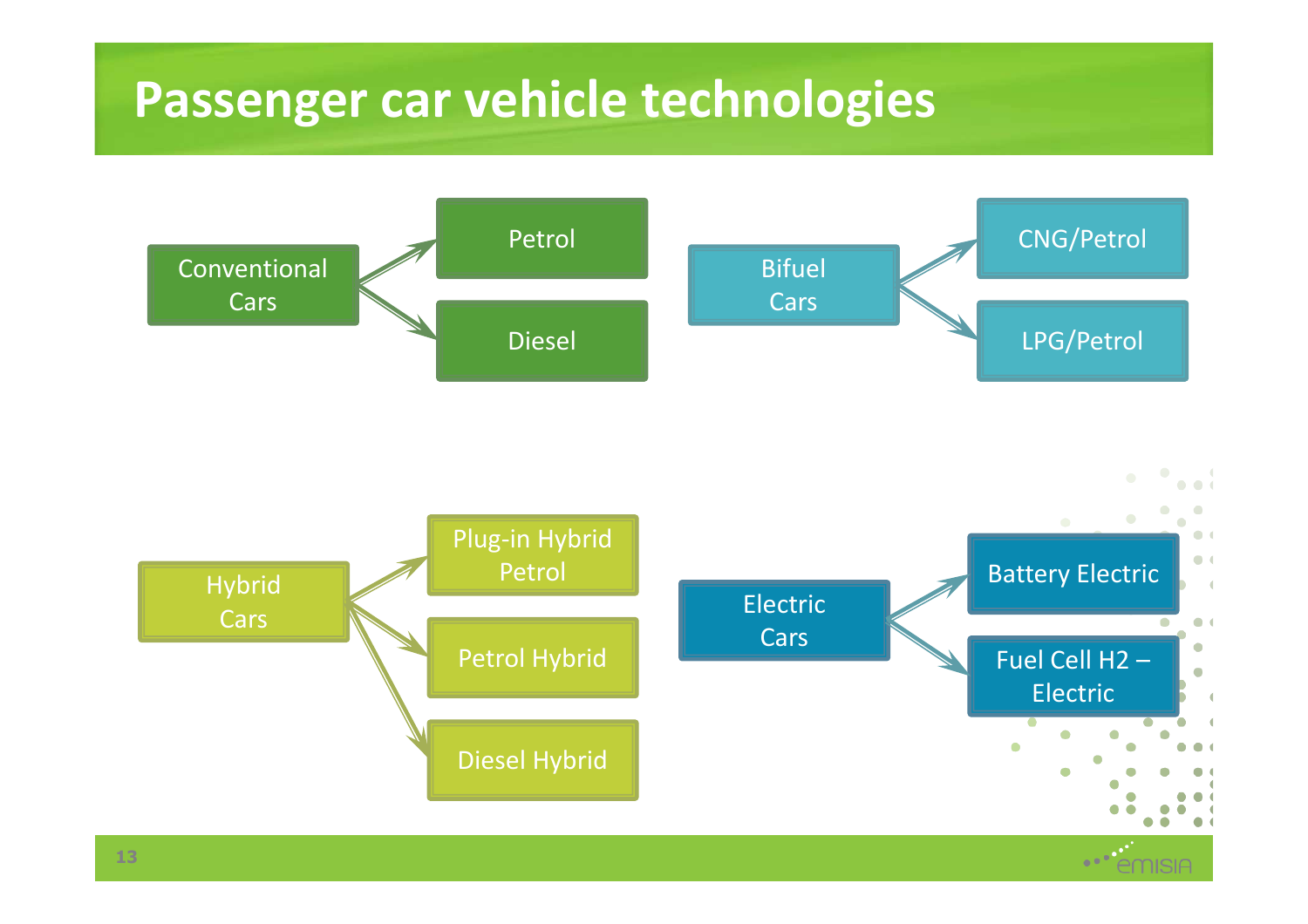### **New layer per vehicle Euro standard: Technology level**

| <b>Category</b>          | <b>Fuel</b>   | <b>Euro</b> | Tech 1     | Tech 2     | Tech 3          |
|--------------------------|---------------|-------------|------------|------------|-----------------|
| Passenger Cars           | Petrol        | 4, 5, 6     | PFI        | GDI        |                 |
| Passenger Cars           | <b>Diesel</b> | b           | <b>DPF</b> |            | DPF+SCR DPF+LNT |
| <b>Heavy Duty Trucks</b> | <b>Diesel</b> | V           | <b>EGR</b> | <b>SCR</b> |                 |

- Emission control technology layer to distinguish between  $\rightarrow$ concepts with distinct emission behavior in same Euro class
- $\rightarrow$ Initial values proposed, can be modified by the user

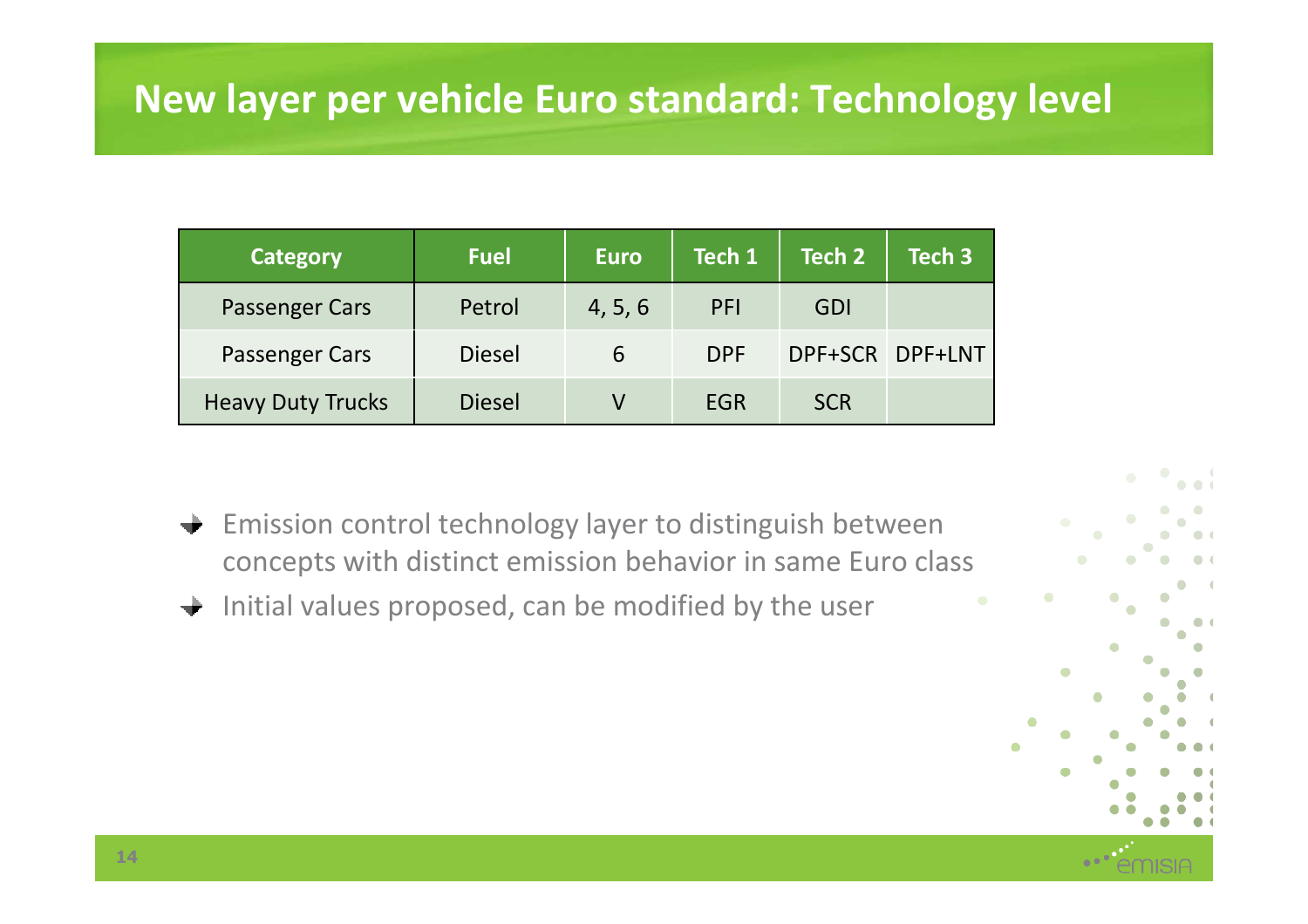### **Consolidated hot emission factor function**

$$
EF(v) = \frac{a \cdot v^2 + b \cdot v + c + \frac{d}{v}}{e \cdot v^2 + f \cdot v + g} \left(1 - RF_{EURO}\right) \left(1 - RF_{FUEL}\right) \quad \text{[g/km]}
$$

- Pollutants covered  $NO_{x}$ , PM, CO, VOC and fuel xconsumption
- ◆ New function adds flexibility
- **→ Can accommodate fuel effects**

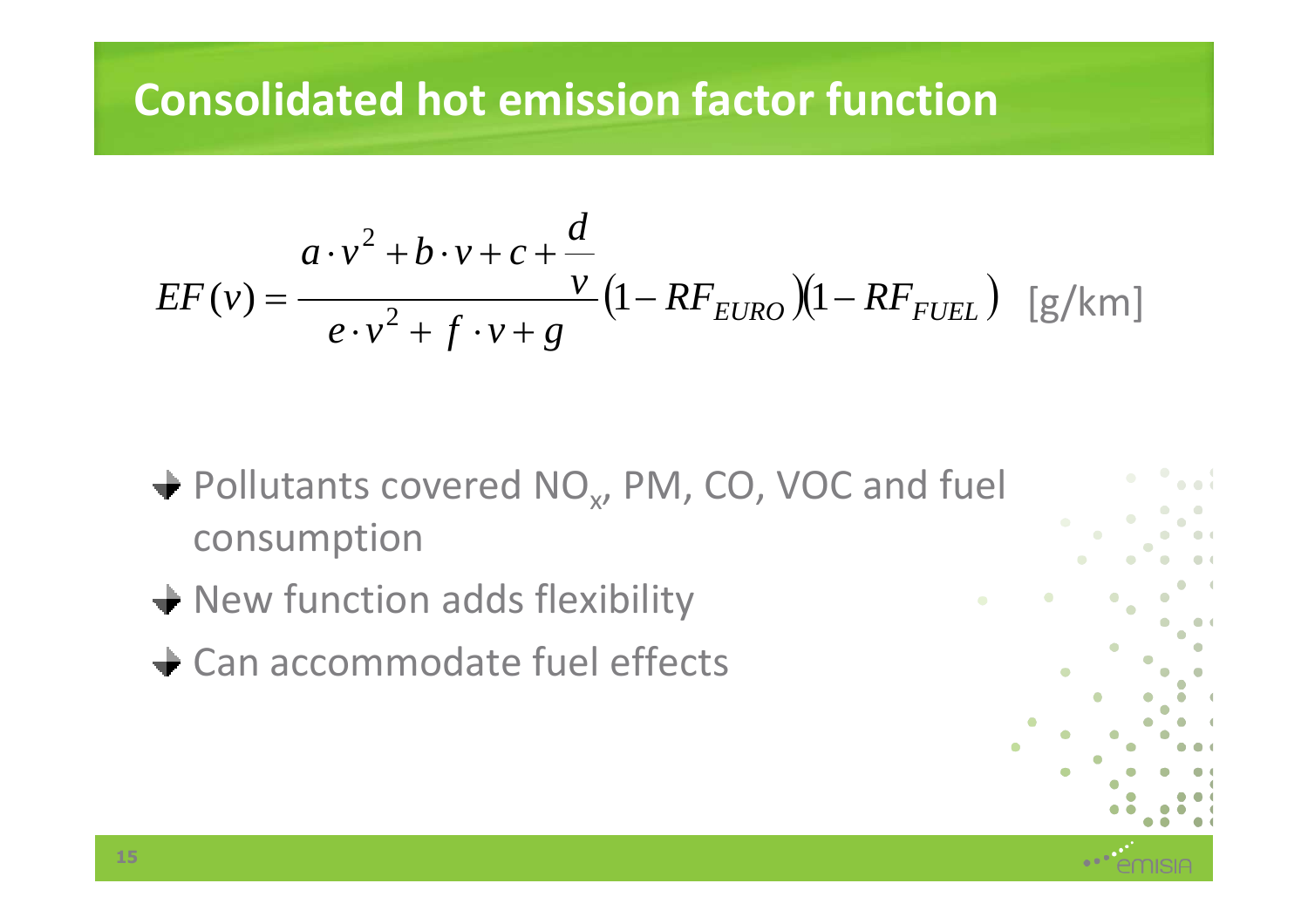## **New emission factors**

- $\div$  **First 'official' version of COPERT 5 not expected to** introduce substantially new EFs to COPERT 4
	- $\div$  Emission factors for new vehicle types
- **→ Peak/off-peak distinction** 
	- $\rightarrow$  Software feature for the time being, methodology being developed
- **→ Diesel Euro 6 NOx under review in ERMES** 
	- + Revision of EFs (if needed) not before mid Q4/2016

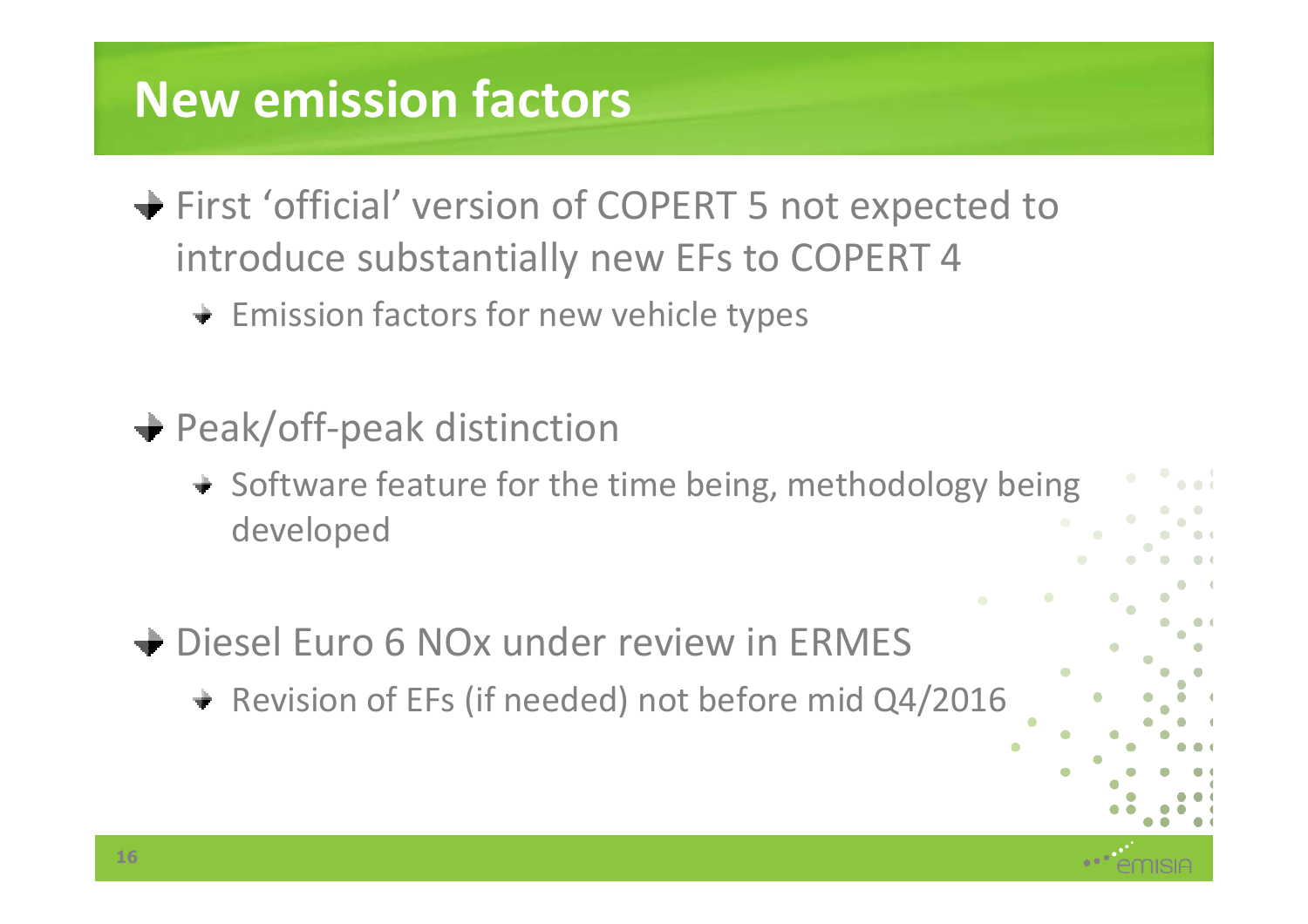## **Tier 2 and Tier 3**

- **→ Tier 3 methodology (current):** 
	- + Depends on the vehicle technology
	- + Depends on speed
	- Distinguishes to hot, cold, evap, non-exhaust PM
	- Includes corrections for environmental, operating conditions
- **→ Tier 2 methodology (new):** 
	- + Depends on the vehicle technology
	- Uses one (bulk) emission factor per vehicle type